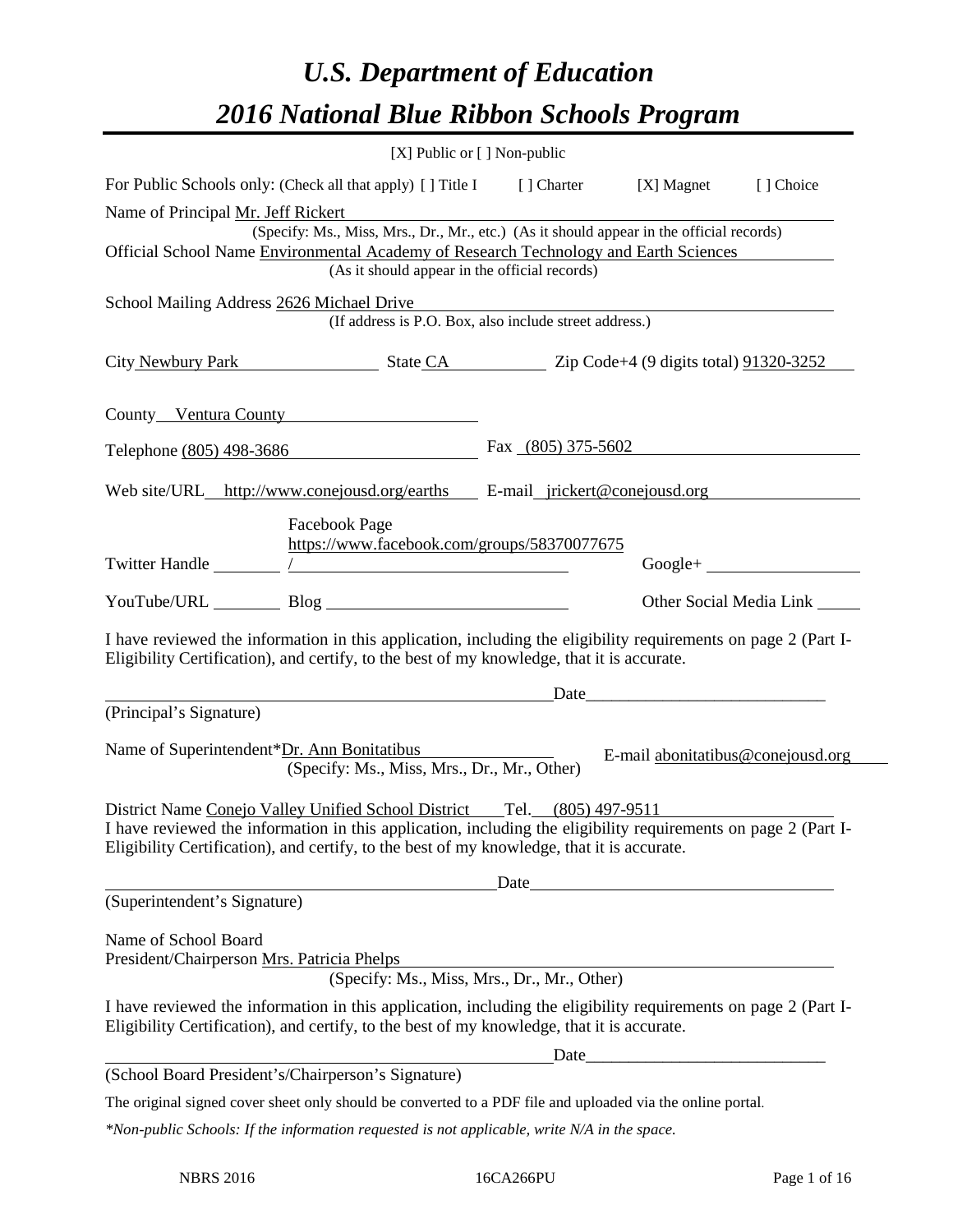The signatures on the first page of this application (cover page) certify that each of the statements below, concerning the school's eligibility and compliance with U.S. Department of Education and National Blue Ribbon Schools requirements, are true and correct.

- 1. The school configuration includes one or more of grades K-12. (Schools on the same campus with one principal, even a K-12 school, must apply as an entire school.)
- 2. The public school has met their state's accountability requirements (i.e., avoided sanctions) in participation, performance in reading (or English language arts) and mathematics, and other academic indicators (i.e., attendance rate and graduation rate) using the most recent accountability results available for the year prior to nomination.
- 3. To meet final eligibility, a public school must meet the state's accountability requirements (i.e., avoided sanctions) in participation, performance in reading (or English language arts) and mathematics, and other academic indicators (i.e., attendance rate and graduation rate) for the year in which they are nominated (2015-2016) and be certified by the state representative. Any status appeals must be resolved at least two weeks before the awards ceremony for the school to receive the award.
- 4. If the school includes grades 7 or higher, the school must have foreign language as a part of its curriculum.
- 5. The school has been in existence for five full years, that is, from at least September 2010 and each tested grade must have been part of the school for the past three years.
- 6. The nominated school has not received the National Blue Ribbon Schools award in the past five years: 2011, 2012, 2013, 2014, or 2015.
- 7. The nominated school has no history of testing irregularities, nor have charges of irregularities been brought against the school at the time of nomination. The U.S. Department of Education reserves the right to disqualify a school's application and/or rescind a school's award if irregularities are later discovered and proven by the state.
- 8. The nominated school or district is not refusing Office of Civil Rights (OCR) access to information necessary to investigate a civil rights complaint or to conduct a district-wide compliance review.
- 9. The OCR has not issued a violation letter of findings to the school district concluding that the nominated school or the district as a whole has violated one or more of the civil rights statutes. A violation letter of findings will not be considered outstanding if OCR has accepted a corrective action plan from the district to remedy the violation.
- 10. The U.S. Department of Justice does not have a pending suit alleging that the nominated school or the school district as a whole has violated one or more of the civil rights statutes or the Constitution's equal protection clause.
- 11. There are no findings of violations of the Individuals with Disabilities Education Act in a U.S. Department of Education monitoring report that apply to the school or school district in question; or if there are such findings, the state or district has corrected, or agreed to correct, the findings.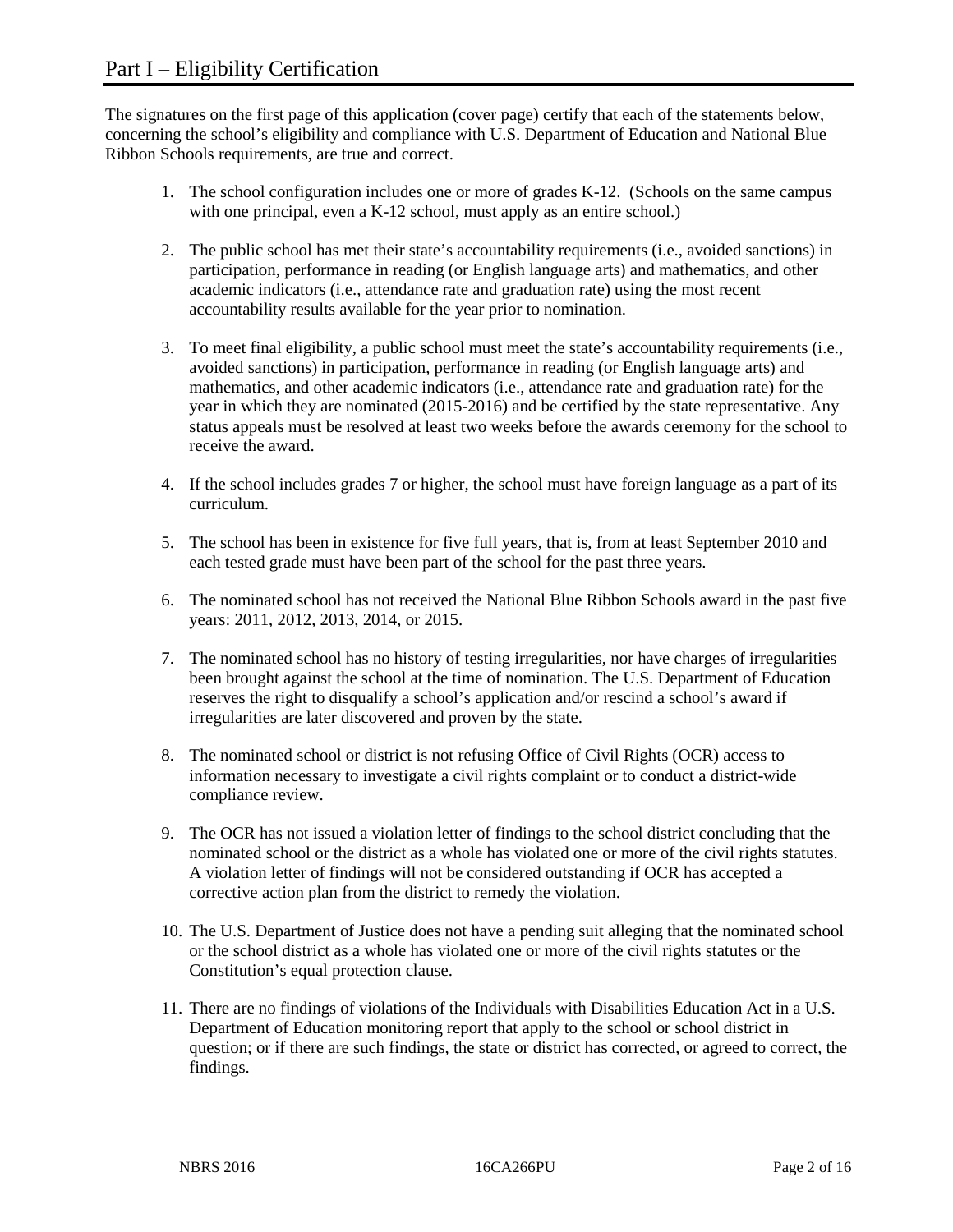# **Data should be provided for the most recent school year (2015-2016) unless otherwise stated.**

# **DISTRICT**

1. Number of schools in the district  $17$  Elementary schools (includes K-8) (per district designation): 4 Middle/Junior high schools 5 High schools 0 K-12 schools

26 TOTAL

**SCHOOL** (To be completed by all schools)

- 2. Category that best describes the area where the school is located:
	- [] Urban or large central city [ ] Suburban with characteristics typical of an urban area [X] Suburban [ ] Small city or town in a rural area [ ] Rural
- 3. Number of students as of October 1, 2015 enrolled at each grade level or its equivalent in applying school:

| Grade                           | # of         | # of Females | <b>Grade Total</b> |
|---------------------------------|--------------|--------------|--------------------|
|                                 | <b>Males</b> |              |                    |
| <b>PreK</b>                     | 0            | 0            | 0                  |
| K                               | 41           | 48           | 89                 |
| 1                               | 49           | 37           | 86                 |
| $\overline{2}$                  | 36           | 51           | 87                 |
| 3                               | 51           | 37           | 88                 |
| 4                               | 48           | 47           | 95                 |
| 5                               | 50           | 46           | 96                 |
| 6                               | 0            | 0            | $\theta$           |
| 7                               | 0            | 0            | 0                  |
| 8                               | 0            | 0            | 0                  |
| 9                               | 0            | 0            | 0                  |
| 10                              | 0            | 0            | $\theta$           |
| 11                              | 0            | 0            | 0                  |
| 12 or higher                    | 0            | 0            | $\theta$           |
| <b>Total</b><br><b>Students</b> | 275          | 266          | 541                |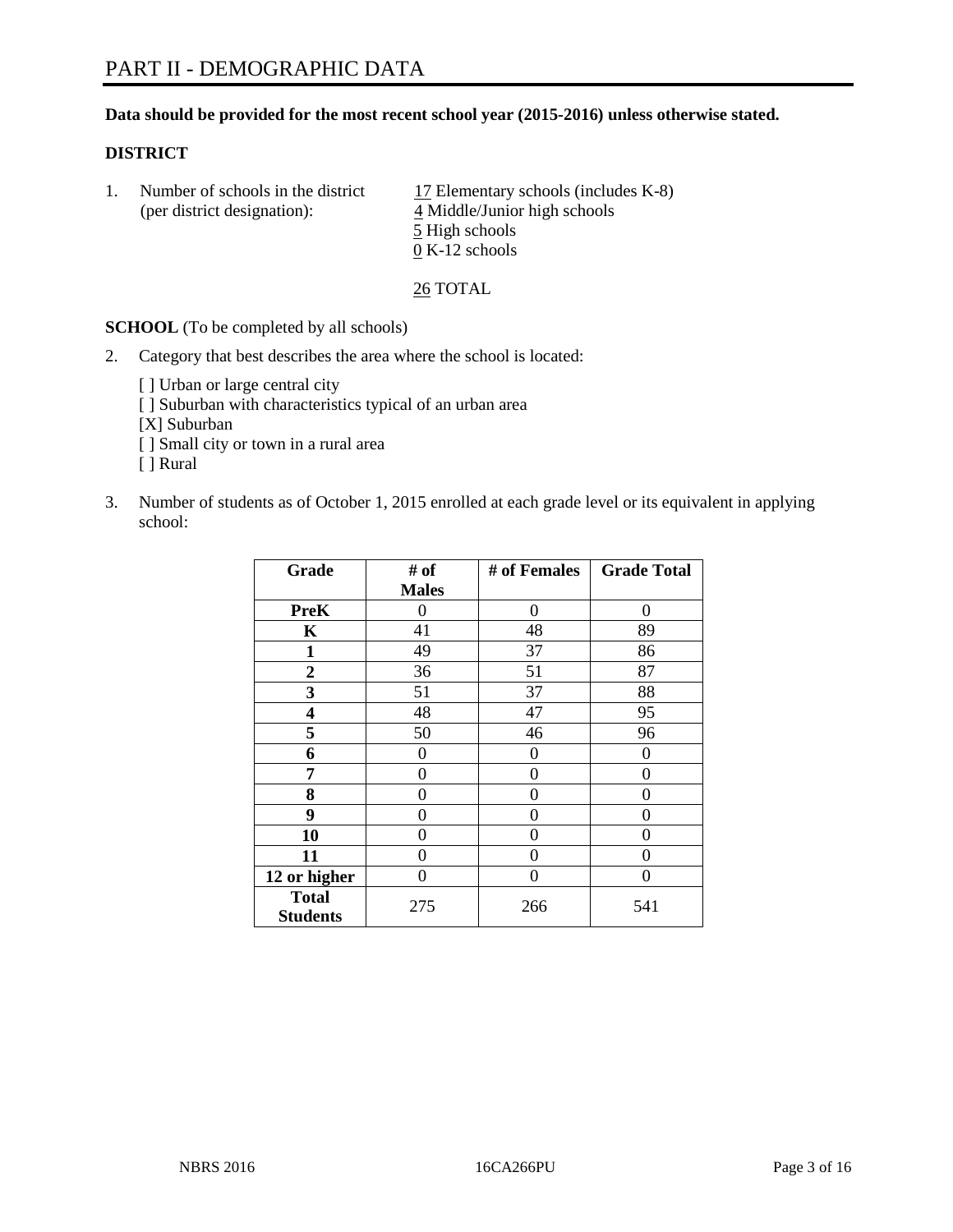the school: 16 % Asian

4. Racial/ethnic composition of  $\underline{0}$  % American Indian or Alaska Native 2 % Black or African American 23 % Hispanic or Latino 0 % Native Hawaiian or Other Pacific Islander 54 % White 5 % Two or more races **100 % Total**

(Only these seven standard categories should be used to report the racial/ethnic composition of your school. The Final Guidance on Maintaining, Collecting, and Reporting Racial and Ethnic Data to the U.S. Department of Education published in the October 19, 2007 *Federal Register* provides definitions for each of the seven categories.)

5. Student turnover, or mobility rate, during the  $2014 - 2015$  school year:  $3\%$ 

This rate should be calculated using the grid below. The answer to (6) is the mobility rate.

| <b>Steps For Determining Mobility Rate</b>         | Answer |  |
|----------------------------------------------------|--------|--|
| (1) Number of students who transferred to          |        |  |
| the school after October 1, 2014 until the         |        |  |
| end of the 2014-2015 school year                   |        |  |
| (2) Number of students who transferred             |        |  |
| <i>from</i> the school after October 1, 2014 until | 15     |  |
| the end of the 2014-2015 school year               |        |  |
| (3) Total of all transferred students [sum of      | 16     |  |
| rows $(1)$ and $(2)$ ]                             |        |  |
| (4) Total number of students in the school as      | 537    |  |
| of October 1, 2014                                 |        |  |
| $(5)$ Total transferred students in row $(3)$      | 0.030  |  |
| divided by total students in row (4)               |        |  |
| $(6)$ Amount in row $(5)$ multiplied by 100        | 3      |  |

6. English Language Learners (ELL) in the school:  $18\%$ 

97 Total number ELL

Specify each non-English language represented in the school (separate languages by commas): Assyrian, Bengali, Cantonese, English, German, Gujarati, Hindi, Italian, Kannada, Khmer, Korean, Mandarin, Marathi, Pashto, Polish, Spanish, Tamil, Telugu, Turkish, Urdu, Vietnamese

- 7. Students eligible for free/reduced-priced meals: 18 % Total number students who qualify: 97
- 8. Students receiving special education services: 9 % 40 Total number of students served

Indicate below the number of students with disabilities according to conditions designated in the Individuals with Disabilities Education Act. Do not add additional conditions. It is possible that students may be classified in more than one condition.

| 1 Autism                              | 0 Orthopedic Impairment                   |
|---------------------------------------|-------------------------------------------|
| 0 Deafness                            | 0 Other Health Impaired                   |
| 0 Deaf-Blindness                      | <b>6</b> Specific Learning Disability     |
| 1 Emotional Disturbance               | 40 Speech or Language Impairment          |
| 0 Hearing Impairment                  | 0 Traumatic Brain Injury                  |
| 0 Mental Retardation                  | $Q$ Visual Impairment Including Blindness |
| $\underline{0}$ Multiple Disabilities | <b>0</b> Developmentally Delayed          |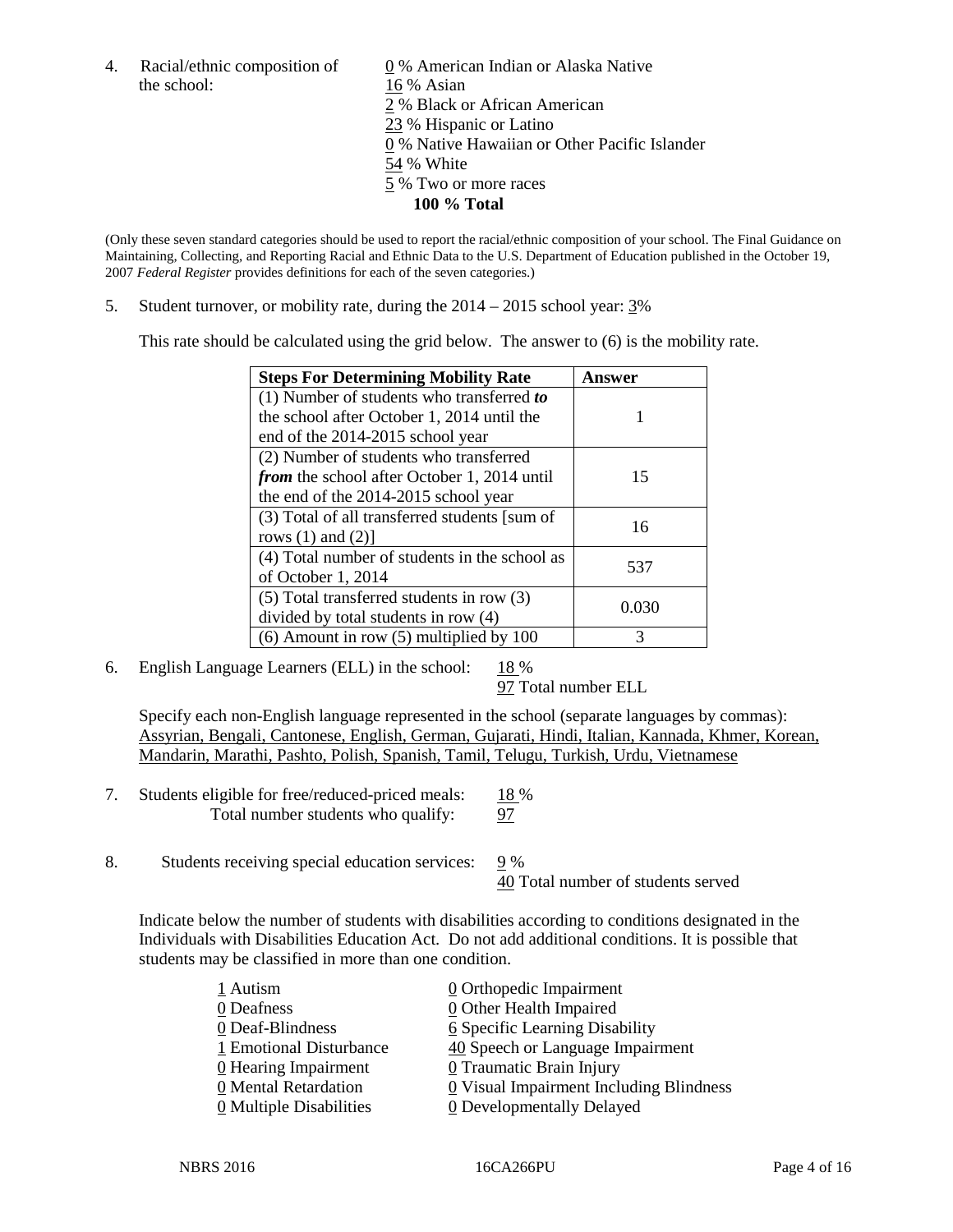- 9. Number of years the principal has been in her/his position at this school: 2
- 10. Use Full-Time Equivalents (FTEs), rounded to nearest whole numeral, to indicate the number of school staff in each of the categories below:

|                                       | <b>Number of Staff</b> |
|---------------------------------------|------------------------|
| Administrators                        |                        |
| Classroom teachers                    | 23                     |
| Resource teachers/specialists         |                        |
| e.g., reading, math, science, special |                        |
| education, enrichment, technology,    |                        |
| art, music, physical education, etc.  |                        |
| Paraprofessionals                     |                        |
| Student support personnel             |                        |
| e.g., guidance counselors, behavior   |                        |
| interventionists, mental/physical     |                        |
| health service providers,             |                        |
| psychologists, family engagement      |                        |
| liaisons, career/college attainment   |                        |
| coaches, etc.                         |                        |

- 11. Average student-classroom teacher ratio, that is, the number of students in the school divided by the FTE of classroom teachers, e.g.,  $22:1$   $22:1$
- 12. Show daily student attendance rates. Only high schools need to supply yearly graduation rates.

| <b>Required Information</b> | 2014-2015 |     | 2013-2014   2012-2013 | 2011-2012 | 2010-2011 |
|-----------------------------|-----------|-----|-----------------------|-----------|-----------|
| Daily student attendance    | 97%       | 97% | 95%                   | ว7%       | 96%       |
| High school graduation rate | 9%        | 0%  | 0%                    | 9%        | 0%        |

#### 13. **For high schools only, that is, schools ending in grade 12 or higher.**

Show percentages to indicate the post-secondary status of students who graduated in Spring 2015.

| <b>Post-Secondary Status</b>                  |    |
|-----------------------------------------------|----|
| Graduating class size                         |    |
| Enrolled in a 4-year college or university    | 0% |
| Enrolled in a community college               | 0% |
| Enrolled in career/technical training program | 0% |
| Found employment                              | 0% |
| Joined the military or other public service   | 0% |
| Other                                         |    |

14. Indicate whether your school has previously received a National Blue Ribbon Schools award. Yes No X

If yes, select the year in which your school received the award.

15. In a couple of sentences, provide the school's mission or vision statement.

The Environmental Academy of Research Technology and Earth Sciences (EARTHS) helps students embrace the future through an inquiry oriented, integrated earth sciences and technology curriculum.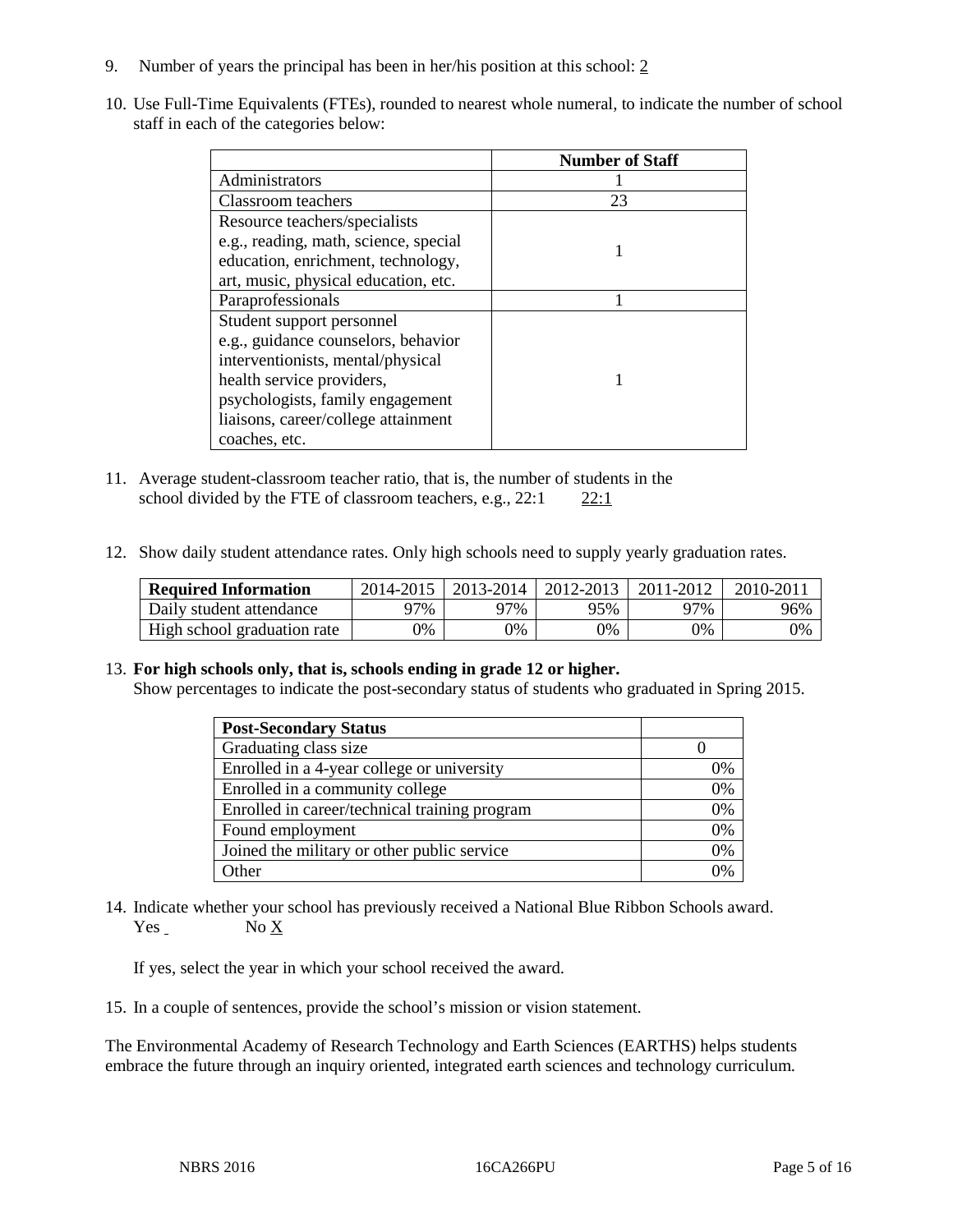16. **For public schools only**, if the school is a magnet, charter, or choice school, explain how students are chosen to attend.

All kindergarten through fifth grade students in the Conejo Valley Unified School District (CVUSD) are eligible to apply for admittance to EARTHS Magnet Elementary School during an open enrollment period each spring. CVUSD families receive information regarding the school's application and lottery process during the open enrollment period. A random drawing selection process is utilized without regard to any type of demographic data, including students' grades or parents' socioeconomic status. Students who are not selected for the upcoming school year through the spring lottery process are put on a waiting list until September 30th.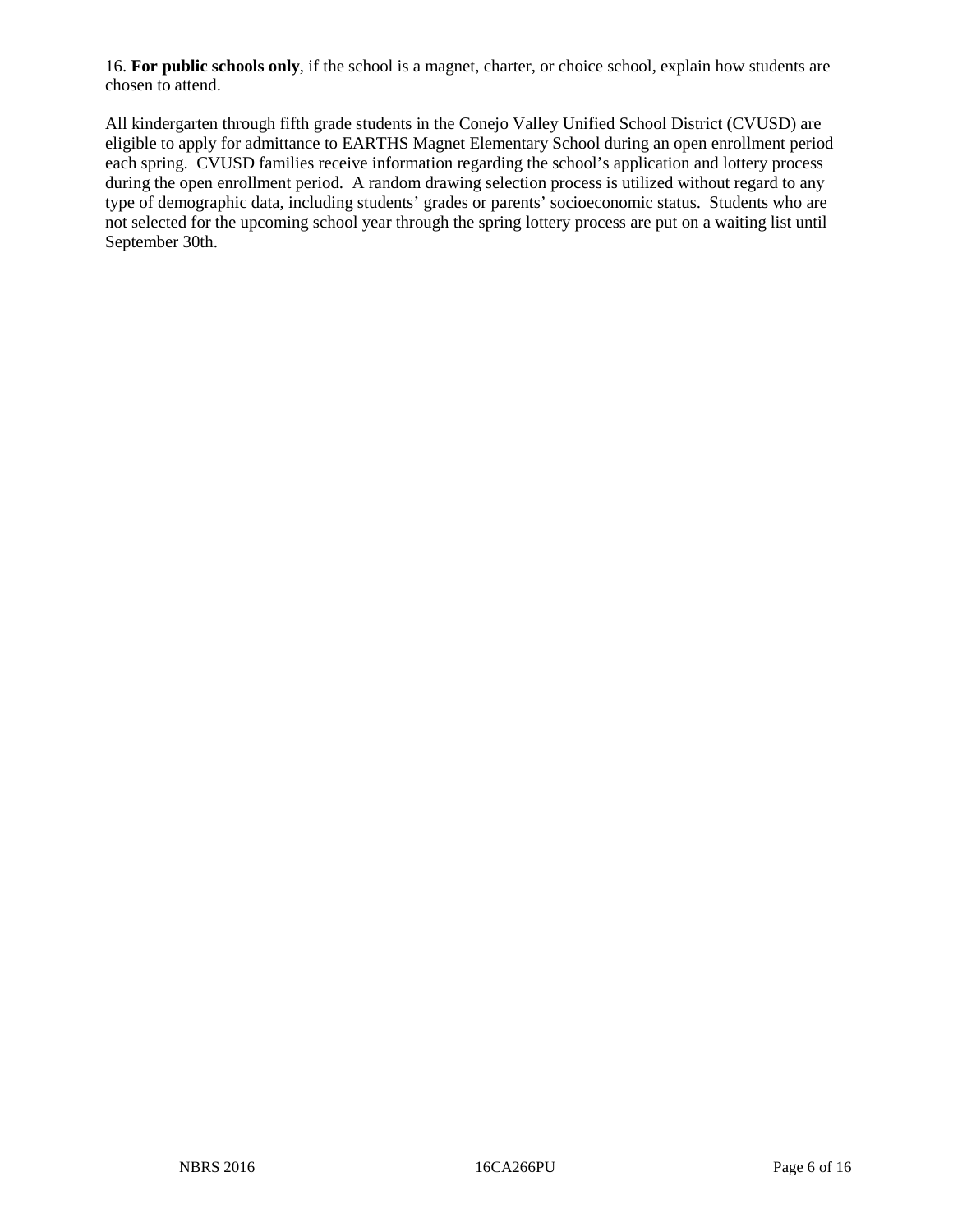# PART III – SUMMARY

EARTHS is a public elementary school in Thousand Oaks, California in the Conejo Valley Unified School District. The area is located 35 miles northwest of Los Angeles and serves a suburban, largely middle to upper middle class community, in addition to a small number of socioeconomically disadvantaged pocket communities.

EARTHS was created to alleviate an increasingly evident segregation issue at several schools, as well as in response to declining enrollment and the need to ensure that resident families elected to enroll children at schools within district boundaries. Using a market driven approach, EARTHS was birthed from focused public survey results that revealed district parents desired a school that embraced the attributes of the Science, Technology, Engineering, and Mathematics (STEM) education model with an eye toward earth sciences.

Enduring partnerships were forged as an inspired community joined forces to design a learning environment to encourage and challenge all students to develop their full potential academically, emotionally, physically, socially, and culturally. From EARTHS' 2009 inception, students receive an integrated, personally relevant, student centered curriculum in which learning is framed by the lens of real world scientific inquiry and engineering design. The school's Exploration Center, replete with Physical and Life Science Labs, cutting edge research library, and an acre of distinctive outdoor biolabs (Regions of California Garden, Native Plant Garden, Pollinator Garden, Butterfly Labyrinth Garden, Peace Pole Garden, Oak Grove, and fruits and vegetable plots) are frequently utilized by EARTHS' students. The focus is on earth, life, and physical sciences, as well as technology, providing students with in depth science exposure and an opportunity to learn through inquiry oriented, active, engagement.

Scientific inquiry, through answering questions by active investigation and solving problems through design, nurtures students' abilities to think creatively, analytically, and independently in order to thrive now and in the future as productive, responsible members of a global economy.

EARTHS' diverse 532 current student population is created by random enrollment process design. Eighteen percent of EARTHS' students live below the poverty level. Eighteen percent of the students are English Language Learners (ELL). Spanish is the predominate language of the 21 languages represented by the ELL population at the school. EARTHS has 12 percent identified Gifted and Talented Education (GATE) and nine percent Special Education students. EARTHS' diversity is celebrated for the opportunities it provides for students to respect and embrace cultural differences, as well as for the resolve to provide instruction whereby all students excel.

EARTHS' continually refined curriculum was originally developed around rigorous standards that easily mesh with Common Core State Standards (CCSS) and Next Generation Science Standards (NGSS). The EARTHS' teaching team worked closely with enduring partners, FOSS Science, University of California, Berkeley Lawrence Hall of Science, and WestEd, to create an interdisciplinary curriculum using Full Option Science System (FOSS) program units as focal points for interdisciplinary units of study. These organizations also provided teachers with intensive staff development in data driven collaborative teamwork to create a professional learning community (PLC) focused on student achievement through ongoing analysis of student work and refinement of curriculum and instruction.

EARTHS, a Professional Development School in partnership with Pepperdine University, opened with its professional development center right on campus. Student teachers work in unison with EARTHS' teaching staff, enabling students to reap benefits, such as increased intervention and differentiated instruction. A strong learning community is further enhanced by enthusiastic parents who volunteer well over the requested three hour per month minimum to help students soar.

Academic progress is strikingly visible in EARTHS' consistently high achievement. As the following typical day illustration indicates, children's needs and the curriculum are fully intertwined to encourage and challenge all students to develop full potential in all areas. First grade teams in the vegetable garden observe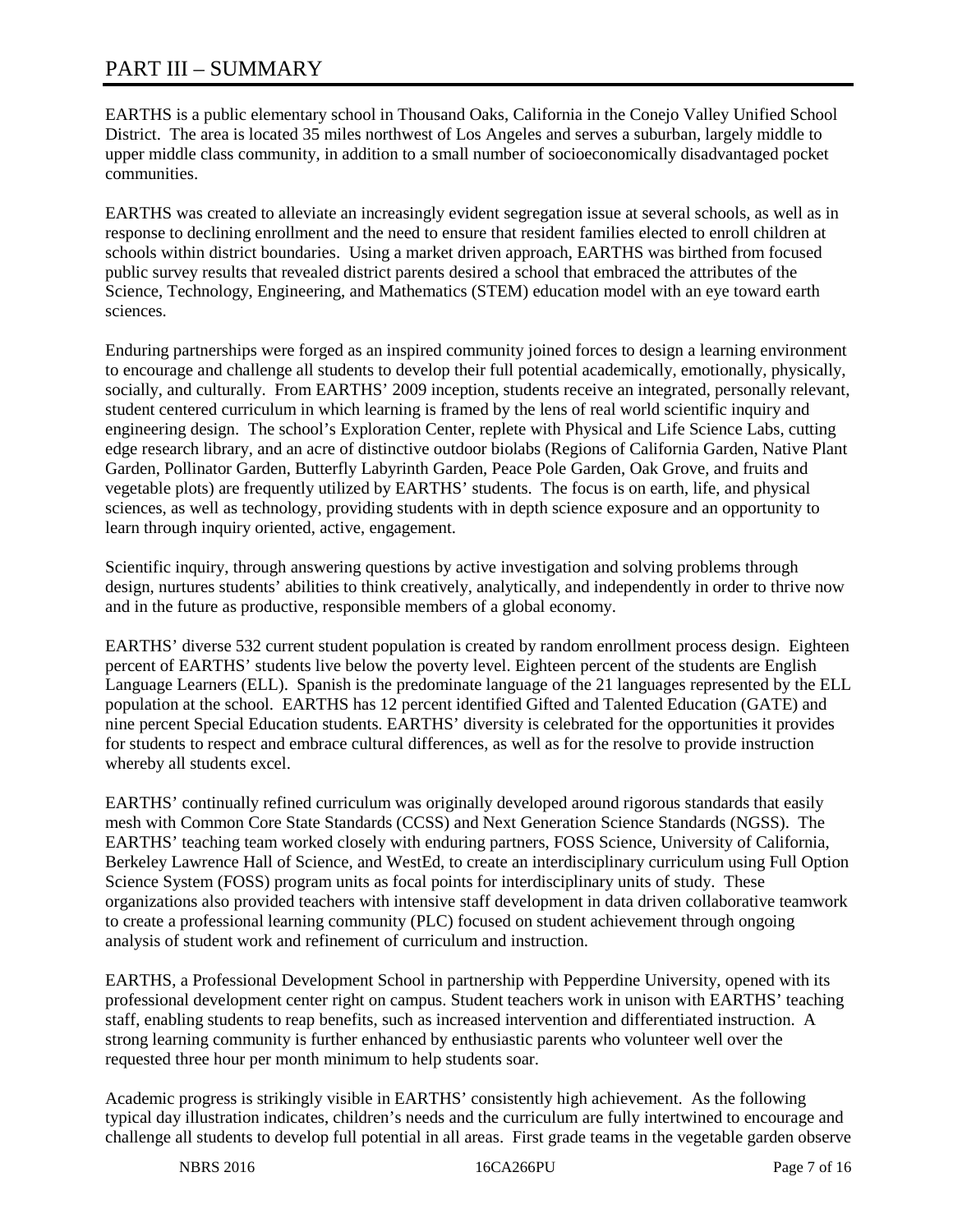their onions and stretch math skills to calculate and record growth in science notebooks. Second grade students in the Physical Science Lab sort rock types, investigate attributes, and make evidence based predictions about impacts of weathering. Applause fills the multipurpose room as kindergarten actors bow at the conclusion of their animal habitat musical production. National Project Budburst third grade Citizen Scientists in the Pollinator Garden sketch flowers, upload data, then read purposefully in leveled expository texts to continue to research their eco-science focus question. Meanwhile, fifth grade SHRUBS (Students Helping Restore Unique Biomes) students have returned from a local Santa Monica Mountains hike with National Park Service (NPS) Ranger partners to remove invasive plant species. Academic language fills the air as they collaboratively type reports. Fourth grade National Wildlife Federation (NWF) partners in the Life Science Lab work in teams testing trout tank water purity levels to help interpret fry population reduction. Eco-Geckos Student Council students fan out around the school encouraging conservation habits that earned EARTHS the NWF Green Flag and 2015 United States Top Ten Eco School awards.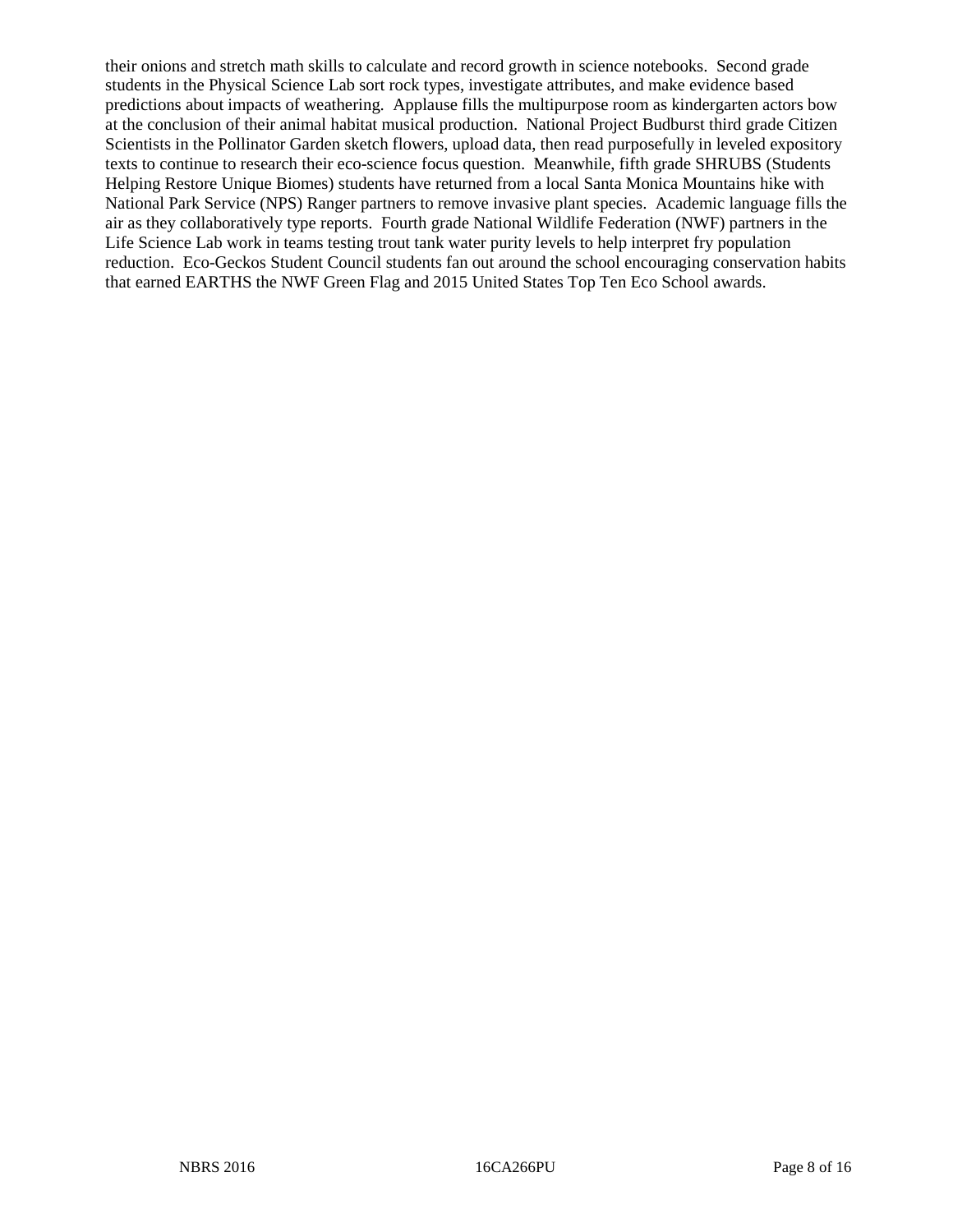# 1. Core Curriculum:

EARTHS Magnet School's CCSS and NGSS curriculum is linked with grade level FOSS science unit focus questions as the basis for its inquiry oriented infrastructure. Using these inquiry focal points, teacher teams generate a cross-curricular conceptual flow to create a connected curriculum that is personally relevant to EARTHS' students.

Reading instruction is differentiated to propel student achievement through flexible guided reading groups and literature circles. Students read widely, especially in leveled expository science and social studies texts linked to current science focus questions. All students are also provided rich shared reading experiences through quality core literature. Targeted supplementary instruction supports less proficient readers' access to the text and extends high achievers. CCSS College and Career Readiness Anchor Standards undergird instruction. For example, students read closely and cite evidence from text in reading and writing, as well as integrate and evaluate content presented in multiple texts and diverse formats. EARTHS' high regard for reading culture encourages and propagates students' increasingly independent reading of complex literary and informational texts.

Writing instruction through the CCSS based, Step Up to Writing program is intentionally woven throughout EARTH's integrated curriculum. Using the program's progression of skills and common language, teachers design timely whole and small group lessons to strengthen observed weaknesses and stretch achievement. Through authentic writing assignments, students are taught to produce evidence supported arguments, well organized informative/explanatory texts that convey complex ideas, and imaginative, focused narratives. EARTHS' writers embrace technology and put forth the sustained effort required to fully develop written communication skills as they record in science notebooks and collaborate with others to research, produce, and publish their writing products.

EARTHS' teachers design integrated instruction to ensure students master or exceed CCSS and acquire habits of mind required of productive mathematical thinkers. Students flex mathematical reasoning muscles while creating models to frame data derived from investigating their current science inquiry focus question. Using the Everyday Mathematics curriculum and EARTHS' developed Performance Tasks, mathematics is taught as a discrete subject and curriculum integrated. Teachers pre-assess students to design data driven differentiated instruction. Concepts are introduced using concrete, real life examples and students learn multiple methods and problem solving strategies to acquire deep conceptual understanding. Ongoing formative assessments help teachers deploy student teachers and volunteers at centers to support students' mastery of facts, basic algorithms, and complex problem solving through hands on reinforcement activities. SuccessMaker, Xtra Math, and Reflex Math are robust individualized online programs employed to help students acquire computational automaticity.

EARTHS' team enhanced FOSS grade level science units provide the inquiry focus scaffolding for the school's integrated curriculum. Each trimester, students concentrate on one earth, life, or physical science strand. EARTHS' student scientists work in the labs, gardens, local mountains, and fifth grade Pali Outdoor Science Camp as they cooperatively use discipline related technological tools to observe, measure, identify, intuit correlations, as well as design and test hypotheses. They achieve fluency in scientific thinking processes and academic language. Similar to adult scientist counterparts, student scientists expand thinking and broaden understanding by recording investigations in personal science notebooks, deliberating during animated peer and teacher led discussions, conducting extensive online, as well as "interviewing an expert" research, and sharing results through multi-media presentations.

EARTHS' social studies curriculum is organized around science focused inquiry and primary sources, supported by students' language rich writing, discussion, actual and virtual field trips, quality literature, in addition to textbook and online research. For example, inquiry extends into social studies when students examine how California's four regions offer different environments for organisms and how those environments affected the lives of indigenous people living in each region. Science research projects, such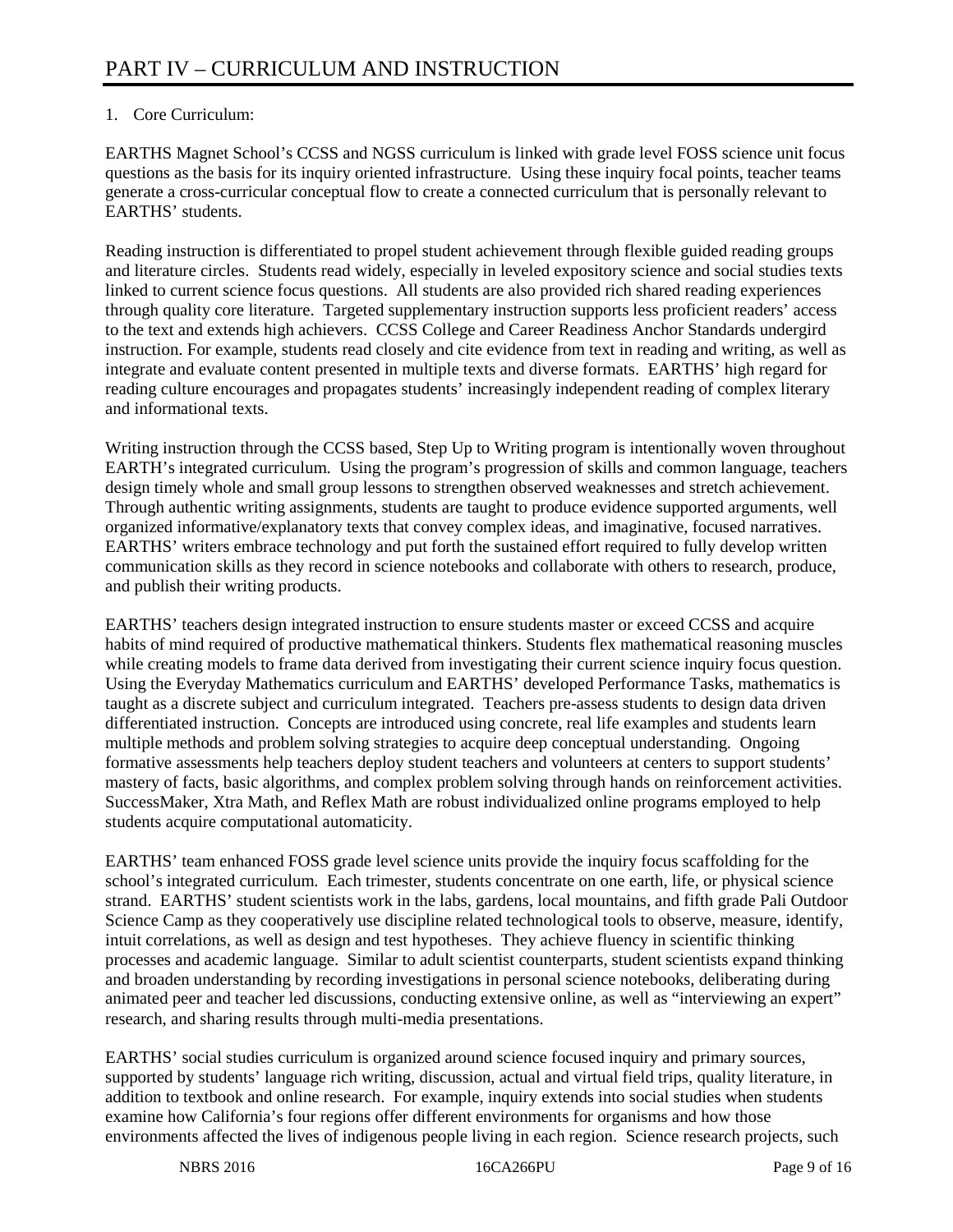as "What's Your –ology?" foster career awareness and preparedness, as well as students' research and technology skills when students interview professionals in the field. Third grade history comes alive in local Santa Monica Mountains as student investigators conduct exploratory hikes in the Satwiwa Chumash village and Rancho Sierra Vista former Spanish land grant area. Participation is high in EARTHS' all school lunch elective, Eco-GECKOS (Growing Environmentally Conscious Kids On Site) environmental action team. The NWF Green Flag was awarded to EARTHS. The City of Thousand Oaks has also recognized the Eco-GECKOS for beneficial wastewater reduction efforts.

# 2. Other Curriculum Areas:

The arts are embraced and acquisition of CCSS and NGSS are enhanced through EARTHS' integrated visual and performing arts program. Throughout every week, students at each grade level learn Musically Aligned program songs to reinforce what they are learning in science. Students sing in the garden, on hikes, and at home, songs about the scientific method, gravity, energy waves, ecosystems, etc. All students perform in annual grade level musical and play productions reflective of science areas of study. For example, first grade performs their production, "The Garden Show," in the EARTHS' gardens, and fourth graders delight audiences with "Geology Rocks." Insect and flower observations become works of art as all students regularly practice technical drawing skills by sketching scientific observations in science notebooks.

All students participate in EARTHS' "AMUSE: Art Makes U Smart Education," classroom program, taught monthly by volunteer parent art docents. Students learn about selected artist masters; docents facilitate as student artists create their own instruction inspired art. Almost one half of EARTHS' students choose to participate in twice weekly, donation supported band, strings, and choral programs and perform publicly throughout the year. In addition, all students attend a variety of on and off campus professional fine arts performances to nurture interest in the arts.

EARTHS has received Platinum and several Gold American Cancer Society Awards for its school wellness program which promotes healthy eating, physical activity, and future tobacco free lifestyles. Students receive a minimum of 100 minutes of physical education per week. All students participate in the research supported SPARKS program. During fast paced center rotations, trained specialists lead students through physical fitness and sport skill development activities. Classroom teachers model healthy lifestyles through physical fitness instruction in science inquiry relays, hikes, and organized games. The entire school embraces good nutrition through Harvest of the Month farm to school collaborations, food free birthday celebrations, and child centered healthy food promotions. Student participation is high during twice weekly before school Running Club. Parent volunteers run, cheer, and reward students with necklace foot charms for each mile they run.

The school's language diverse student population allows students to teach each other the basics of new languages through "Languages at Lunch." Early indicators demonstrate that this twice weekly EARTHS' lunch club pilot program is the ideal vehicle for the expanded dissemination of the model from its fifth grade pilot throughout all grade levels at the school. Peer language tutors sign up and receive training from the school's ELL facilitator to deliver 10 small group vocabulary and fundamental sentence lessons for students who sign up to participate to learn a new language of their choice. After school Spanish language elective classes are offered to all students at a nominal cost or scholarship.

EARTHS' commitment to the STEM model is evident as technology is infused throughout all aspects of the curriculum. Technology is integrated across the curriculum through student access to classroom computers, iPads, wireless netbooks, SMART Boards, two computer labs and an Exploration Center research library technology center. Students throughout the school are taught to conduct responsible online research, collaborate through such resources as Edmodo, and Google Docs, as well as to create presentations using Prezi, PowerPoint, and Google Slides.

All EARTHS' students participate in a multi-grade, CCSS and Education Environment Initiative aligned, outdoor education program. This environmental education program is designed to increase student awareness of the world around them and cultivate understanding and care about environmental issues.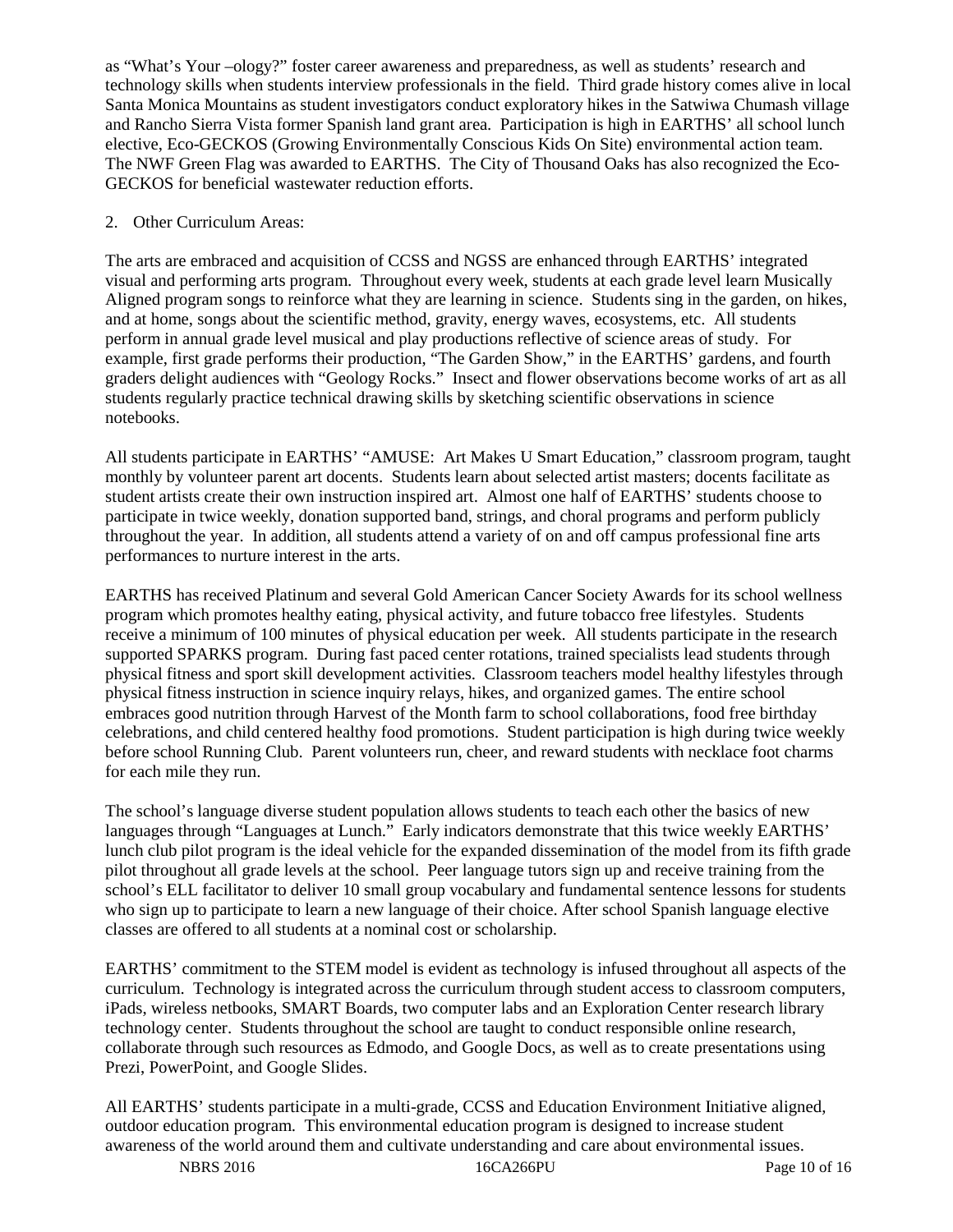EARTHS and the NPS partnered to develop the fourth/fifth grade SHRUBS (Students Helping Restore Unique BiomeS), second/third grade SPROUTS (Students Practicing Research Outdoors Using Technology and Science), and kindergarten/first grade SEEDS (Students Experiencing the Environment by Doing Science) programs. Service learning is a major component of the programs. Student work includes restoration, signage, habitat awareness, and litter control. For example, students work side-by-side with Park Rangers in the Santa Monica Mountains' plant nursery collecting seeds and caring for the native species within a restoration site. Students also participate in lessons taught collaboratively by the NPS Rangers and teachers on native flora and fauna, geology, fluvial geomorphology, the impact of invasive species on native plants, life and water cycles, scientific methods, and public speaking.

3. Instructional Methods and Interventions:

EARTHS' lottery enrollment process creates a diverse student population resulting in an unusually large achievement level span within many classrooms. Differentiation of instruction with Gradual Release of Responsibility scaffolds are employed to challenge GATE students and catapult achievement of those not yet meeting standards. Students' response to instruction is closely monitored. EARTHS' multi-tier system of supports is focused on continuous growth and sustainable success for all students.

The inquiry based method, a natural differentiator, allows students to extend and stretch learning, while providing hands on background building content knowledge experiences. ELL and GATE students discover and experience science concepts individually and concurrently with grade level peers. Teachers deliberately introduce and embed academic language resulting in increased student engagement. Inquiry allows for peer discussion, interaction and deeper thinking, all skills that are academically valuable to GATE students and language learners. Kaplan's Depth and Complexity icons developed for GATE students are utilized simultaneously for all students. EARTHS' GLAD (Guided Language Acquisition Design) and CLAD (Cross-cultural Language and Academic Development) skilled teachers weave English language support methods and standards throughout the design and implementation of all lessons. Grade level PLCs have also developed language specific science content area mini lessons that address ELL needs and specific language goals. English language paraprofessionals provide push-in support to small groups.

Push-in and pull-out Response to Intervention (RTI) classes supplement regular instruction. A variety of reading, writing, and math benchmark assessments are administered at the beginning of school and each trimester. Teachers triangulate data and rank students by need to form flexible prioritized lists. The focus of intervention is fluid in response to students' performance on state and school test results. For example, to improve phonics and reading at first and second grades, intervention students are assessed using the Basic Phonics Skills Test (BPST) and Dynamic Indicators of Basic Early Literacy Skills (DIBELS) test. RTI goals are set and students are clustered by achievement level for small group instruction using the Systematic Instruction in Phoneme, Phonics, and Sight Words (SIPPS) program. Students are regularly assessed and close progress monitoring occurs at weekly team meetings to review progress and modify individual student's intervention program as indicated by data. Intervention is also technology infused with continuously adaptive programs used within the regular classroom (e.g., Read Naturally, Success Maker, Xtra Math, and Reflex: Math Fact Fluency). Parents are able to access many school programs online.

4. Assessment for Instruction and Learning and Sharing Assessment Results:

The assessment program at EARTHS is designed to systematically improve student and school performance through a "define, measure, analyze, improve, control" continuous improvement cycle. This process is yielding fruitful results. On the new third through fifth grade CCSS California Assessment of Student Performance and Progress assessments (CAASPP), EARTHS' students performed second out of all 17 CVUSD schools in English Language Arts and third overall in Math. These scores are significant because EARTHS' diverse population represents a true cross section of CVUSD students.

EARTHS' Hispanic/Latino, Low Socioeconomic, ELL, and Special Education subgroup scores are significantly higher than comparable district wide subgroup scores. However, in comparison to the test scores of all EARTHS' students, these subgroups have a greater than ten percentage point gap. To address the achievement gap of these subgroup students and challenge students meeting standards, PLCs work to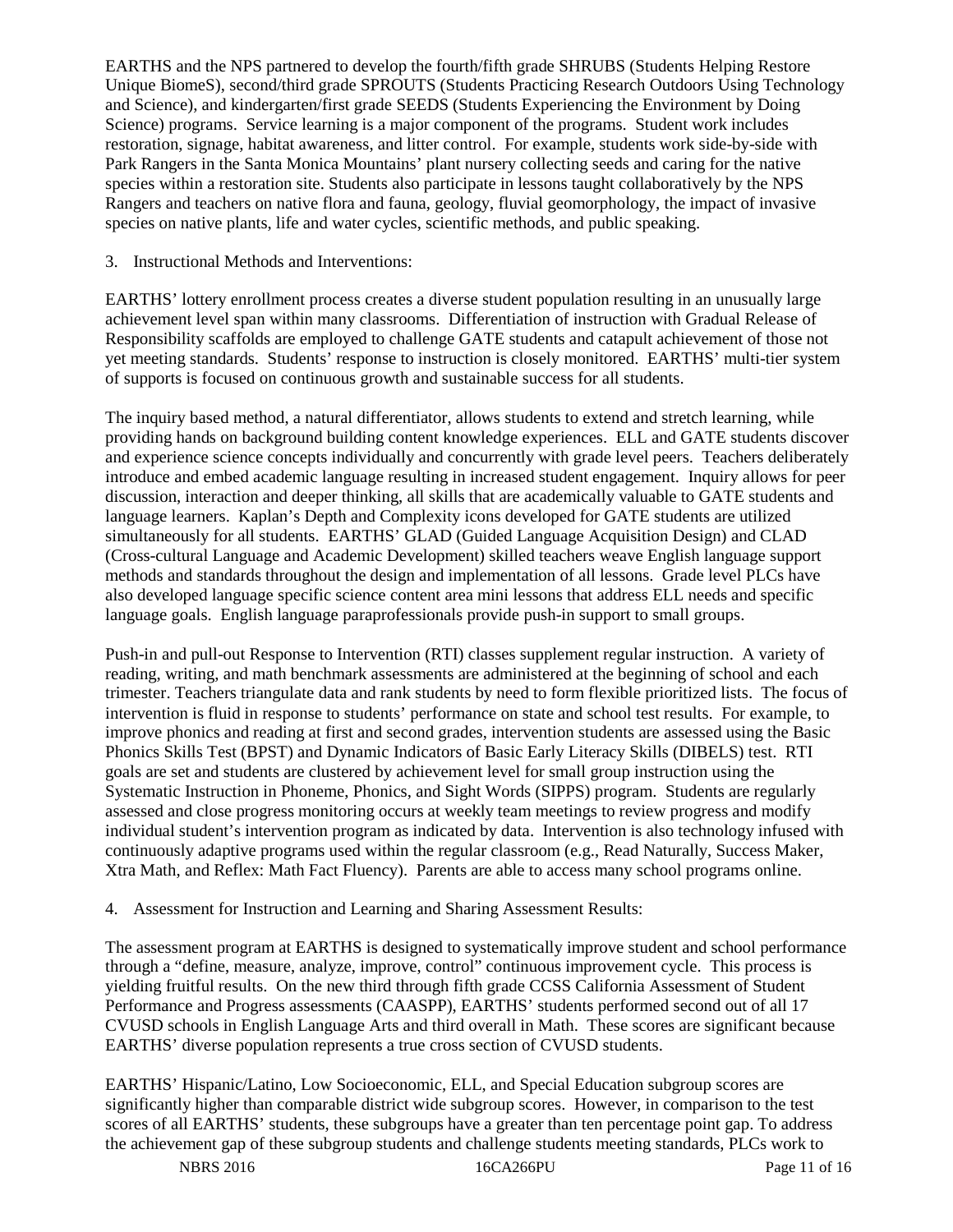ensure each child receives the most appropriate instruction to accelerate achievement. During initial goal setting PLC data meetings, EARTHS' staff evaluates individual student's state test results, previous year CVUSD third trimester benchmark assessment results, as well as a variety of freshly administered schoolwide adopted CCSS based assessments. A weekly minimum day banking time structure allows PLCs time to analyze student data and redesign lessons. Teacher groups generate ESRs (Expected Student Response), indicating standards, vocabulary, and results desired in designated student work.

These and other pre/post assessments are regularly utilized to form differentiated instructional groups: Basic Phonics Skills Test, Johnston Spelling Inventories, Scholastic Reading Inventory, CVUSD Benchmark subject exams, Educators' Assessment Data Management System (EADMS) online assessments, adopted curriculum publishers' assessments, California English Language Development Test (CELDT), A Developmental English Proficiency Test (ADEPT), and EARTHS' created formative assessments and Performance Tasks.

Student assessment results are meaningfully shared with all EARTHS' stakeholders to advance achievement. Students receive immediate feedback throughout the school day. Upper grade teachers, students, and parents utilize Edmodo online communication network for collaborative input. CAASPP and CVUSD Benchmark assessments are fully explained to parents and community through the EARTHS' website, Blackboard all-call system, School Accountability Report Card, Single School Plan for Student Achievement, as well as at Open House, School Site Council, and English Language Advisory Council meetings. Teachers invite parents to join hands to help ensure student success through personal meetings, timely phone call and email feedback loops, through first trimester parent teacher conferences, along with CVUSD trimester progress and summative reports.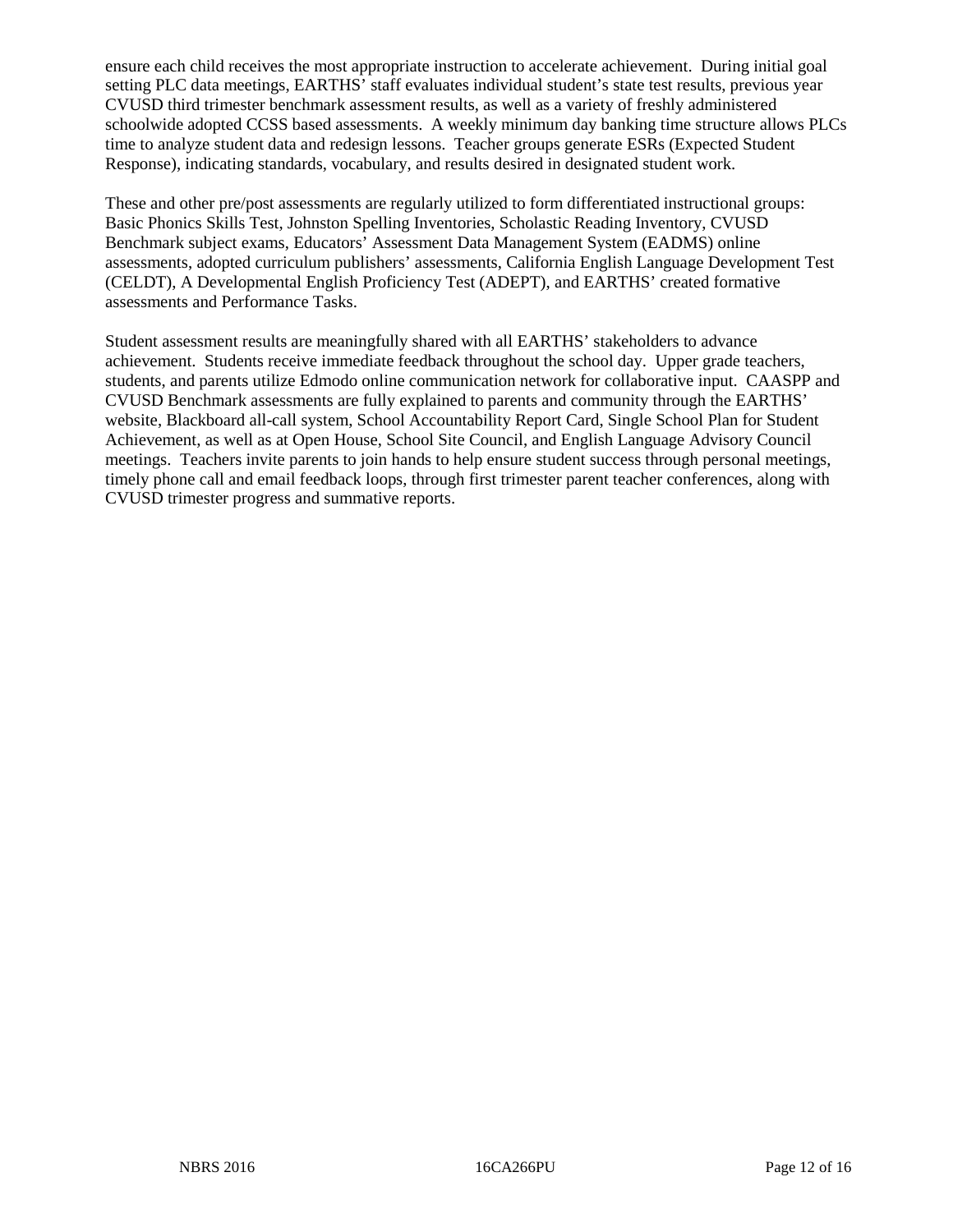# 1. School Climate/Culture:

EARTHS' students are engaged and motivated as a result of the growth mindset that pervades EARTHS' classrooms and campus. Effort and perseverance are the watchwords that add substance to the reasons why students are thriving. Learners are motivated because the integrated inquiry oriented instructional goals set before them are personally meaningful and students persist because the school culture is one that celebrates conquering difficult learning tasks through focused effort. Thus, students needing extra support and high achieving students alike exhibit pride as they meet elevated learning goals and eagerly embrace new challenges purposefully selected by their teachers.

The supportive teacher culture at EARTHS is rooted in the fundamental belief that teachers transform students' lives and motivate them to achieve lofty goals. Teacher teams participate in frequent professional development and lead the metamorphosis of EARTHS over time. One fifth of the selectively hired teachers are university adjunct professors. Highly valued for their ability to develop, implement, and refine curriculum with a laser like focus on well-rounded student achievement, EARTHS' teachers transform their students' lives, the lives of their Pepperdine University student teachers, and other CVUSD teachers as frequently requested professional development providers.

EARTHS promotes a caring, collegial school culture. Harmonious, productive student teamwork in the classroom, gardens, labs, and off site fieldwork locations is purposefully taught. EARTHS' teachers inculcate many of the same group dynamics and collaboration strategies they learn through their own extensive professional development. Positive behavior support is fostered through the CHAMPS social skills program. Social emotional growth is also supported through Kelso's Choice conflict resolution program, and fifth grade Department of Justice's Stand Proud social competency skill building program.

The school's shared leadership team designs and orchestrates programs to advance students' productive academic, social, and emotional growth. Assemblies honor students' academic and "Character Keys" citizenship gains every trimester attended by the entire school community. Reminders throughout the week and monthly "principal on the building" rooftop rallies reinforce character building values. For example, the entire school dances choreographed moves along with EARTHS' gecko mascot-costumed principal to Kelso's Choices, "It's Your Choice Baby," originally taught by the school's counselor. The school's Big Buddy/Little Buddy program fosters upper and lower grade interconnected peer relationships as student pairs solve STEM engineering challenges, (e.g., force of magnetism aligned "Design a Slip-Free Bookmark"). Regular community based environmental service learning projects link and develop EARTHS' students' academic, social, and emotional goals.

2. Engaging Families and Community:

Strong family and community partnerships center on the notion that all have a responsibility to educate EARTHS' students and play vital roles in that effort.

Parents pledge to volunteer three hours per month during enrollment and this sets the stage early for a productively engaged community. Parents fostering EARTHS' mission are seen engaging students in teacher designed activities at classroom centers, science lab experiments, and at biolab/garden Master Gardener led sessions. Lunchtime "Rethink Your Drink" and "Color Your Plate" parent sponsored healthy eating samplings for students and family events, like the morning pancake breakfast 3K Great Gecko Adventure Race, engage families and promote successful lifestyles. Weekend family drives to Lake Piru to release the students' hand-raised trout help parents appreciate their children's efforts to conscientiously monitor and maintain tank water to match that of the release site. The whole family celebrates as students are lauded by the NWF for EARTHS' Trout Hatchery's comparatively highest survival rate of trout during release in local rivers.

EARTHS' asset building best practices build a strong parent community. Home visits from the staff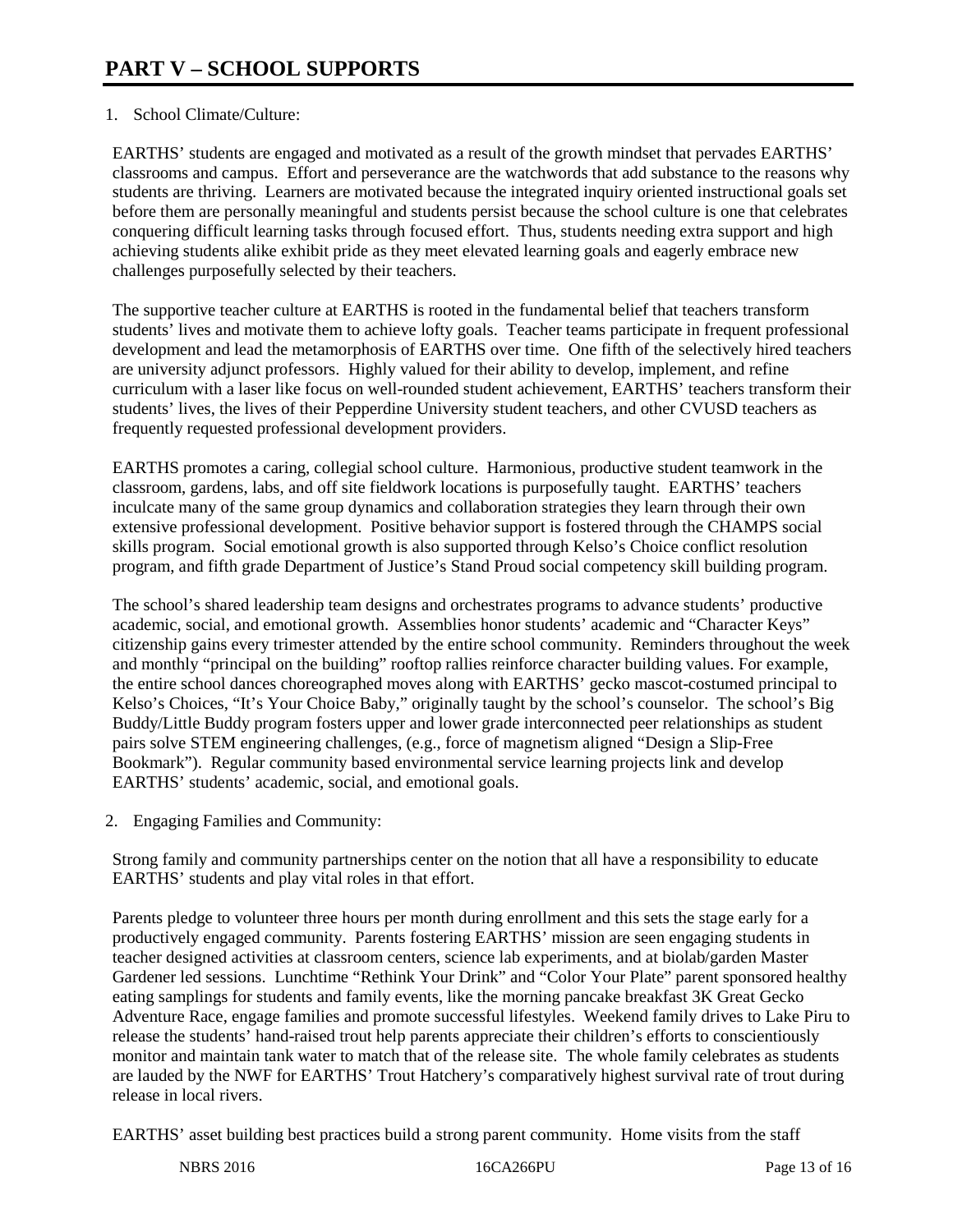bilingual parent liaison help parents of struggling students create ideal homework study areas, increase capacity, and create relational bonds. At EARTHS' After Dark family education nights, parents learn from Discovery Center guest speakers and try students' software programs while their children simultaneously experience science extension activities in the labs. "Pajamarama" Reading, Astronomy, and Family Movie Nights also connect families to EARTHS as a bonded learning community.

The student success focused motto, "It Takes a Community of Partners," is well founded through the school's network of financial support, professional development, resource sharing and intellectual exchange allies. Monies from grants written by a resourceful EARTHS' parent teacher team (e.g., Boeing, Amgen, Baxter, Rainbird, City of Thousand Oaks, United States Forest Service, Toyota, and NEA) provide staff development funds, resources to help construct and maintain EARTHS' indoor labs and garden biolabs, as well as furnish students with investigation related technological tools, such as digital binoculars, GLX graphing logger, anemometers, and water quality sensors. Both elementary students and teacher credential candidates receive academic support through EARTHS' mutually beneficial partnership with Pepperdine University and on site Professional Development School. Students and teachers flourish through staff development partnerships that include FOSS Science, Lawrence Hall of Science - University of California, Berkeley, West Ed, NWF, NPS, Natural Resources Conservation Service, Discovery Center, and EARTHS' Taiwan sister school.

# 3. Professional Development:

Professional development is planned and orchestrated to continuously expand the capacity of EARTHS' principal and teaching staff to cultivate standards based achievement for all learners and school improvement. Outside consulting partners, the Teaching Learning Collaborative strategy, CVUSD provided professional development, and conference opportunities are utilized to passionately and persistently nurture growth of EARTHS' PLC.

To maximize both rigor and relevancy of the school's multidisciplinary integrated curriculum, the EARTHS' team has dedicated this entire school year toward professionally supported examination and refinement of CCSS and NGSS alignment with inquiry focus question cross-curricular conceptual flow. EARTHS' well established West Ed, K-12 Alliance partner is conducting focused professional development sessions with the staff to evaluate renewed extraction of CCSS and NGSS standards for each grade level and provide the means to help teachers identify updated FOSS curriculum areas of alignment. Teachers respond to compelling questions and are empowered to make revisions to ensure that selected cross-curricular learning activities best support the conceptual flow of inquiry related to each science unit's focus question, as well as facilitate students' deep conceptual understanding.

EARTHS' PLC utilizes the Teaching Learning Collaborative professional development strategy of a "plan, teach, debrief, adjust, teach, debrief" cycle to enhance instruction and students' conceptual understanding. Each grade level PLC guided by the principal-facilitator, analyzes student assessment data to determine a content area of weakness. Teachers then collaborate to design a carefully sequenced exemplar lesson. Teachers alternate teaching the lesson segments to one class of students while the rest observe and take notes. Following the lesson, the team debriefs regarding the lesson design, supported by evidence collected during lesson delivery. As the PLC analyzes collected student work and other response data, they uncover indicators of relationships among lesson design, teacher decision making while teaching, and student understanding. Using this evidence, the PLC then redesigns the learning sequence, teaches the lesson to another student group, debriefs the lesson and further refines it. This trust building collegial learning process promotes enhanced lesson design and instructional decision making resulting in student achievement gains.

EARTHS' teachers and principal also attend CVUSD provided professional development and conferences regarding data analysis, instructional technology, English Language Development, GATE, STEM, NGSS, and CCSS to continuously refine, and add depth and breadth to teaching and instruction. PLC members who attend selected professional development sessions teach what they have learned to their colleagues to maximize learning benefits for EARTHS' students.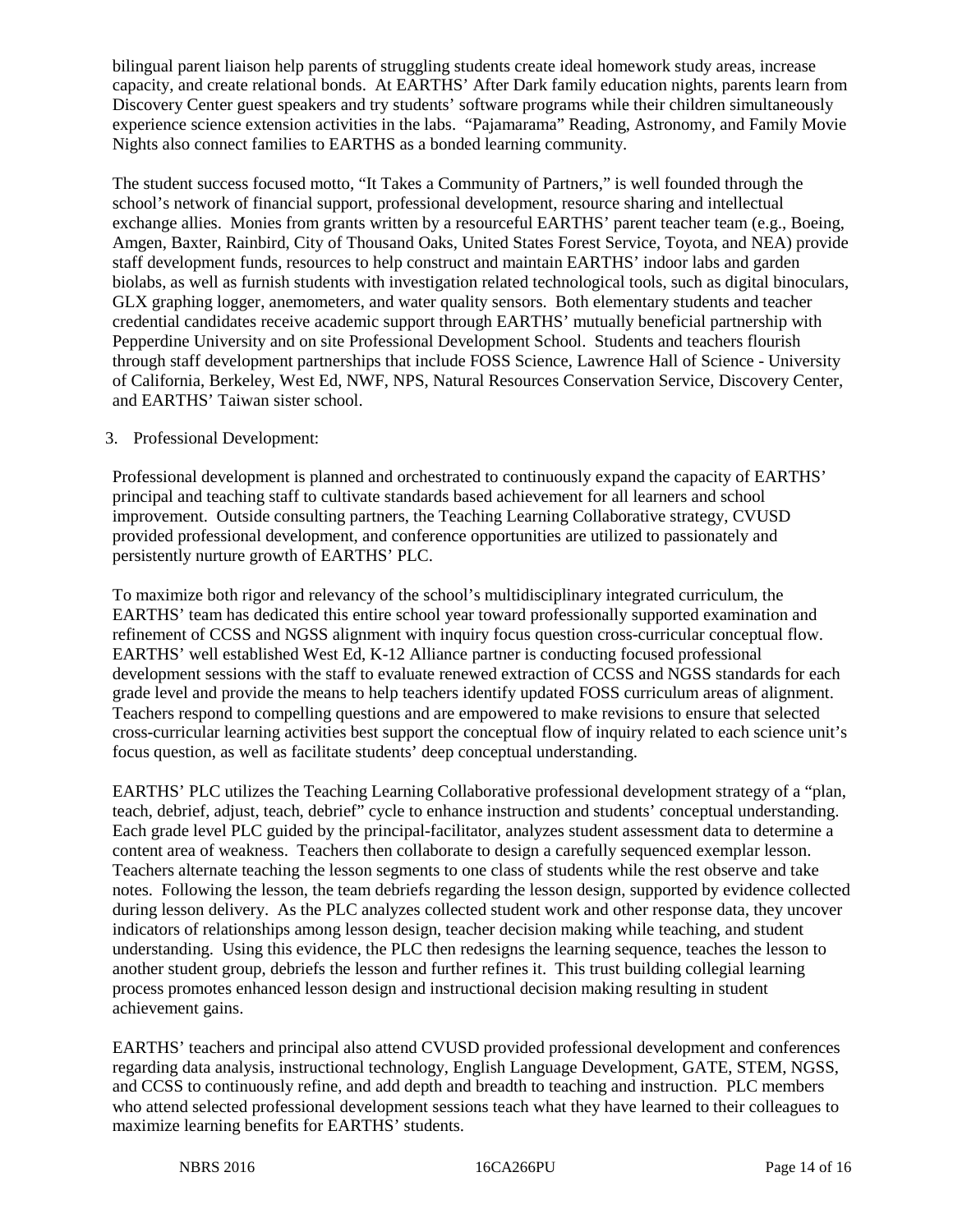# 4. School Leadership:

EARTHS' research and results philosophy interconnects with the school's shared leadership structure. The principal is the leader of leaders and teachers are the transformational leaders of EARTHS' students. Through this shared leadership structure, the team strives to refine curriculum and implementation of it through continuous, collaborative, data driven action research so the diverse learning needs of all students are richly met.

EARTHS' principal promotes and protects the school's mission through leadership, garnering of resources, creating partnerships, and dedicating time to ensure EARTHS' PLC focus on propelling student achievement. Teachers, empowered by EARTHS' principal, hold key leadership positions and all major policy, program, partnership, and resource decisions are made through a collaborative process. The Leadership Team is made up of the principal, a teacher in charge, one primary lead teacher, one upper lead teacher, a GATE advisor, an ELD advisor, and a representative teacher from each grade level. All staff members are invited to attend and share at these agenda publicized monthly meetings where overall school goals are shared and discussed. Three Shared Leadership Committees (Technology, FOSS/NGSS, and Data) conduct collective inquiry, as needed, throughout the year regarding research based best practices and current reality to bring information and recommendations to the Leadership Team and then to the staff as a whole.

Data driven grade level PLCs also meet every week to analyze student data in relation to students' response to team created Performance Task expectations and to design instruction to ensure that students' depth of knowledge in academic areas meet or exceed CCSS and NGSS goals. Vertical teams meet for the same purpose, but from the perspective of preparing students for the next grade level. EARTHS' intervention team (principal, teacher in charge/special education teacher, school psychologist, and intervention specialist) meets every six weeks with grade level PLCs during common planning time periods to analyze intervention students' most recent progress monitoring results and adjust supports, as indicated in support of students' assessed needs.

EARTHS' school leadership philosophy and structure is unchanged from several years ago when the University of California, Berkeley conducted a program evaluation study. This study found that EARTHS represented top achievement of FOSS Leadership Academy program goals. The same study found that teachers felt supported by the principal in that they were allowed the freedom to be reflective practitioners and customize school curricula to be science centered and integrated across subjects within their PLCs.